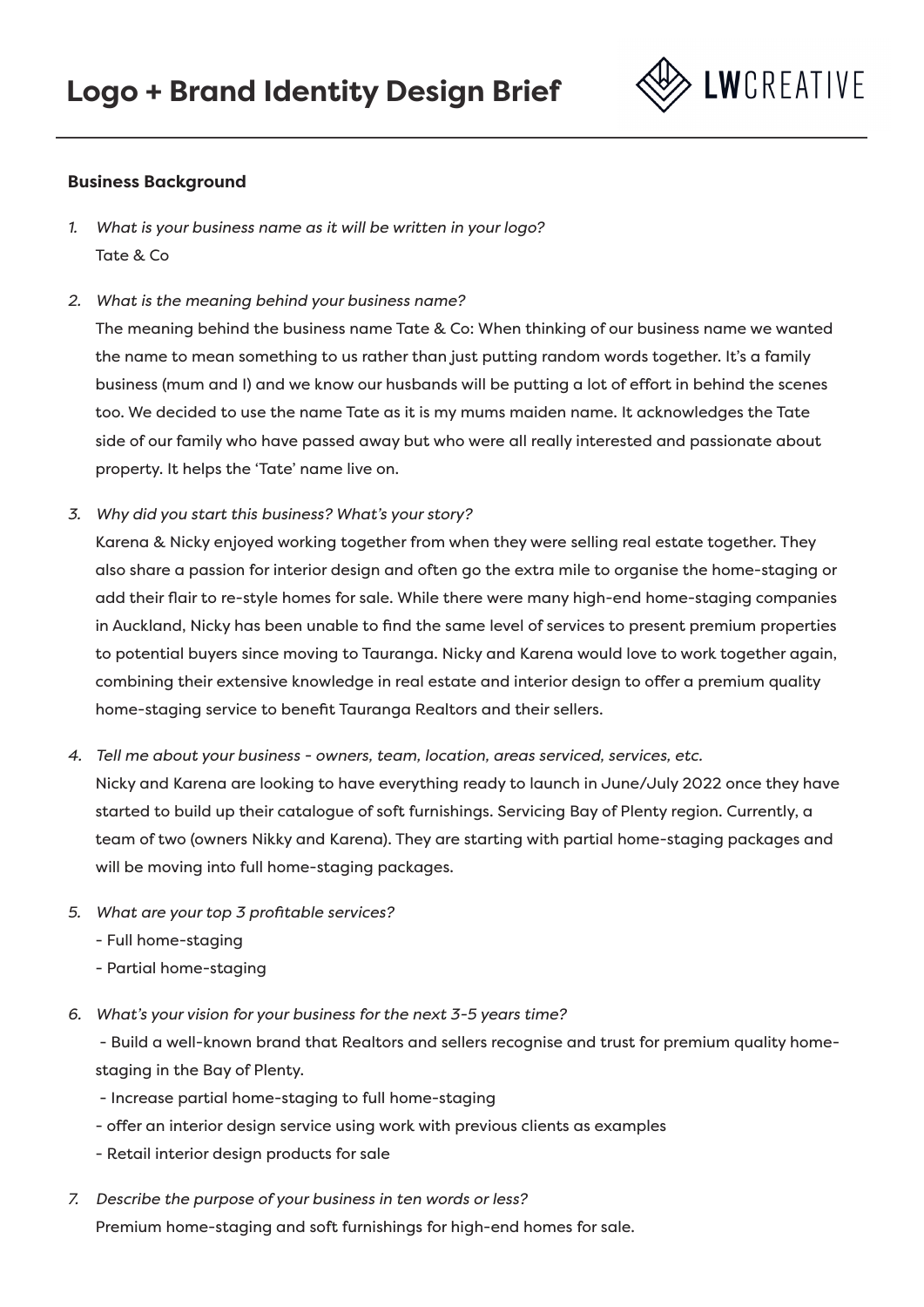## **The Competition**

- *8. Who are your top 3 competitors in your industry?*
	- Auckland: Sojo, Amazing Interiors (examples of high-end staging businesses)
	- Tauranga: House of Couture, Olive & Oak (direct competition & low-end staging products)
- *9. What are they doing well?*

They are established in their market with a solid client base to serve.

- *10. What are they NOT doing well?*
	- Using easy low-end staging products (i.e. Kmart, Briscoes) to present high-end homes.
	- No partial staging service is available. Realtors have them booked in advance for full staging.
- *11. How do you want your customers to see you differently from your competitors?* Premium products with an emphasis on quality, luxury interior style

# **Your Audience**

- *12. Who is your typical customer and their demographic age, male/female, location, work, etc.*  30-65 home owners, male or female. Most likely the females who will find our business or feel like they need our business. Wanting to maximise interest and value in their property sale.
- *13. What is your IDC's (ideal client) most basic problem for which you have the solution?* Sellers may not want to have their personal belonging on show during the sale process. They want someone else to appoint their home to reach its full potential for sale.
- *14. Why will your people be drawn to you?* Your brand presence expresses your voice, knowledge, interior styling ability, and quality of your products. It's a company they can trust to do the job correctly.
- *15. How do your customers usually find you for work?* Through real estate agent referrals, your website, social media and advertising.
- *16. Do you already have any marketing ideas for reaching your target audience?* Social and website. We also discussed email marketing which would benefit from two campaigns running.

### **Visual References**

*17. Please list a few visual examples of brands that resonate with you or align with your desired brand aesthetic. Why do these appeal to you? (feminine style, delicate, simple but attractive, etc.)*

Contemporary, modern, clean, simple lines. Easy to read. Black or whites. If a colour to be used perhaps a gold to tie in with the contemporary black/white theme or a forest green colour which is a really popular hue to use in the interior design industry which I don't think should date too much over time, especially when paired with black.